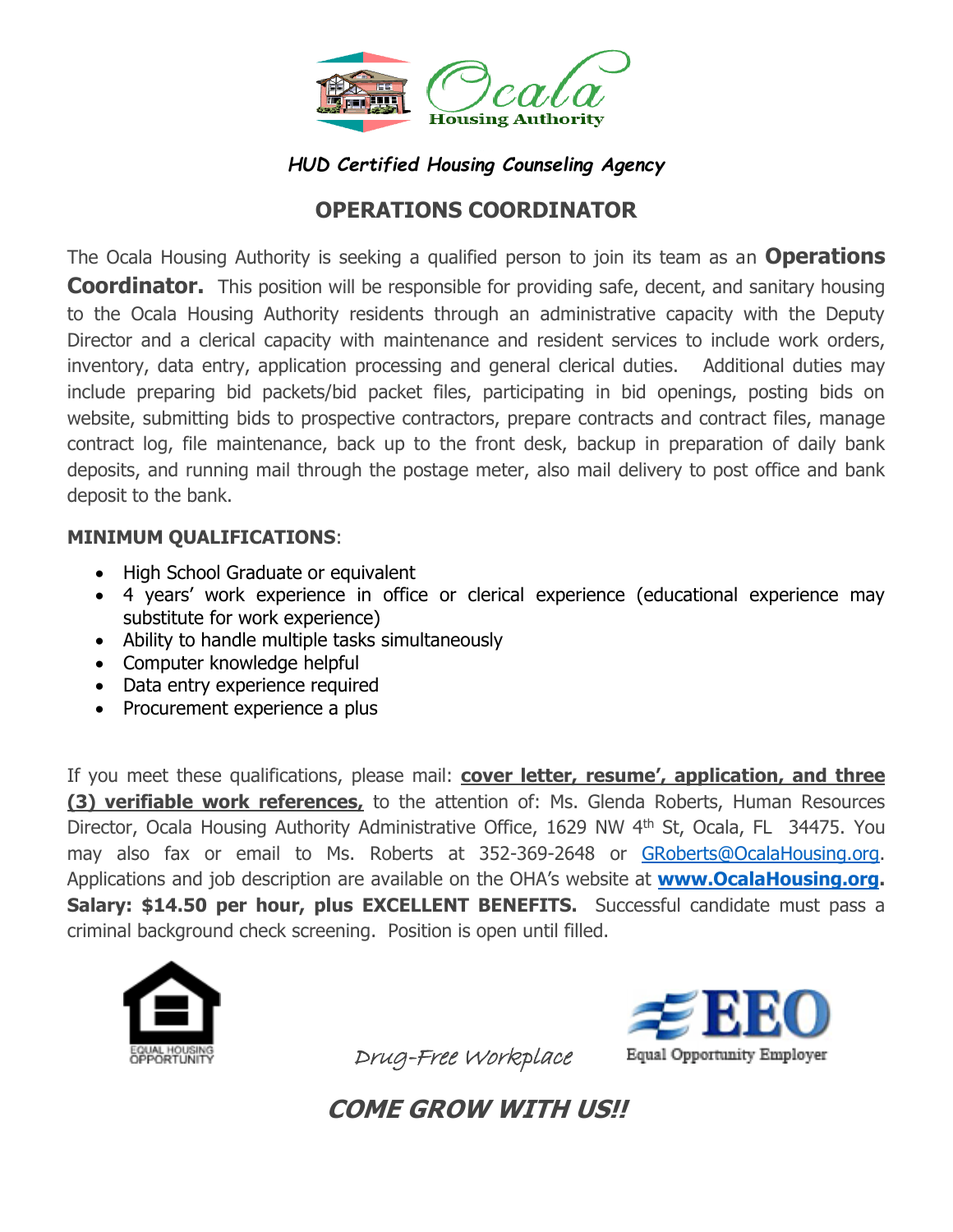

# **JOB DESCRIPTION** *Operations Coordinator*

#### **Nature of Work**

This position will be responsible for providing Safe, Decent, and Sanitary Housing to the Ocala Housing Authority residents through an administrative capacity with the Deputy Director and a clerical capacity with maintenance and resident services to include work orders, inventory, data entry, application processing and general clerical duties.

#### **Classification Standards**

This position will report directly to the Deputy Director and work under limited supervision. Work in this class is distinguished from higher classes by its lack of overall departmental responsibility and from lower classes by its advanced administrative duties.

#### **Essential Job Functions**

- Serves as staff support to the Deputy Director
- Researches and prepares reports as requested.
- Procurement
	- o Prepare Bid Packets/Bid Packet Files
	- o Post Bids to Website
	- o Submit Bids to prospective contractors
	- o Prepare contracts and contract Files
	- o Participate in Bid Openings
	- o Verify references submitted by contractors
	- o Draft and mail letters
	- o Verify Bid Completeness
	- o Manage Contract Log
	- o File maintenance
	- o General filing
- Serves as a backup in preparation of daily bank deposits
- Serves as a backup in Running mail through the postage meter
- Mail delivery to post office and bank deposit to the bank
- Stamp Signature and Stuff Bi-Weekly Vendor Checks serves as a backup
- Primary Contact to Provide Assistance for DCF Access Clients
- **Inventory** 
	- o Order maintenance supplies as needed
	- o Maintain inventory on computer

"This opportunity is covered under Section 3 of the HUD Act of 1968"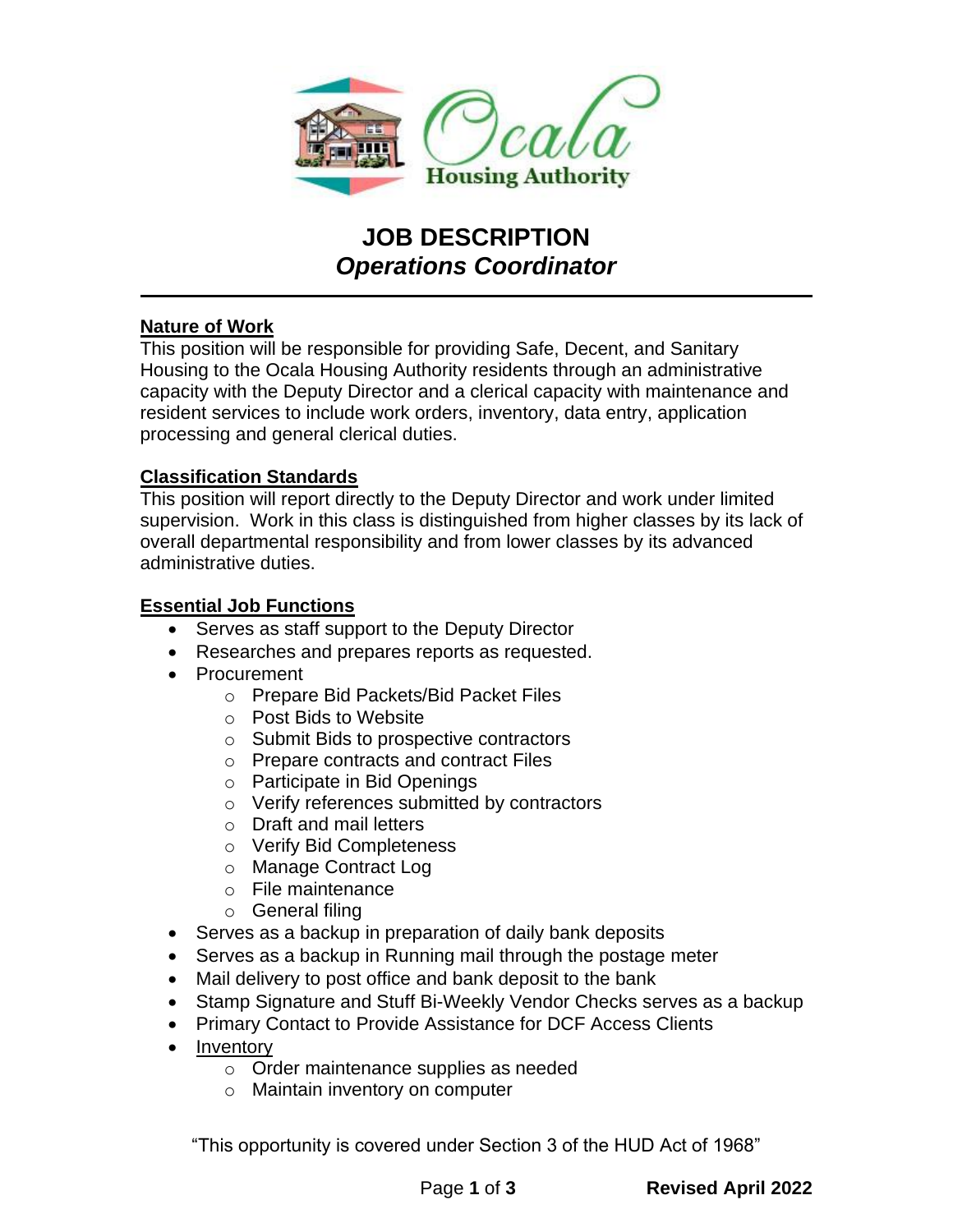#### **JOB DESCRIPTION** *Operations Coordinator, Continued*

- o Physical count of supplies
- o Process purchase requisitions
- o Receive deliveries as needed
- Record Keeping
	- o Maintain all Maintenance Department files
	- o Maintain contract files and bid files
- Clerical Duties
	- o Correspondence, filing, organizing
	- o Serve as back up to the back Front Desk Customer Service Representative
	- $\circ$  General office duties (i.e., copying, and bulk mailing)

#### **Minimum Qualifications**

- High School Graduate or equivalent
- 4 years' work experience in office or clerical experience (educational experience may substitute for work experience)
- Ability to handle multiple tasks simultaneously
- Computer knowledge helpful
- Data entry experience required
- Procurement experience a plus

Staff is responsible for reporting any perceived and/or real conflict of interest to their immediate supervisor in writing by completing the OHA Conflict of Interest Disclosure Form. Upon completion and submittal, the immediate supervisor will then report to Executive Management Staff. The Chief Executive Officer will determine if the employee will be allowed to continue processing the client's file, or if it will be assigned to another employee.

|                                                                      | / Date <u>________</u> |
|----------------------------------------------------------------------|------------------------|
|                                                                      |                        |
|                                                                      | / Date                 |
|                                                                      |                        |
|                                                                      | / Date                 |
|                                                                      |                        |
| Approved by:                                                         |                        |
|                                                                      | / Date                 |
| <b>Chief Executive Officer Signature</b>                             |                        |
| "This opportunity is covered under Section 3 of the HUD Act of 1968" |                        |

Page **2** of **3 Revised April 2022**